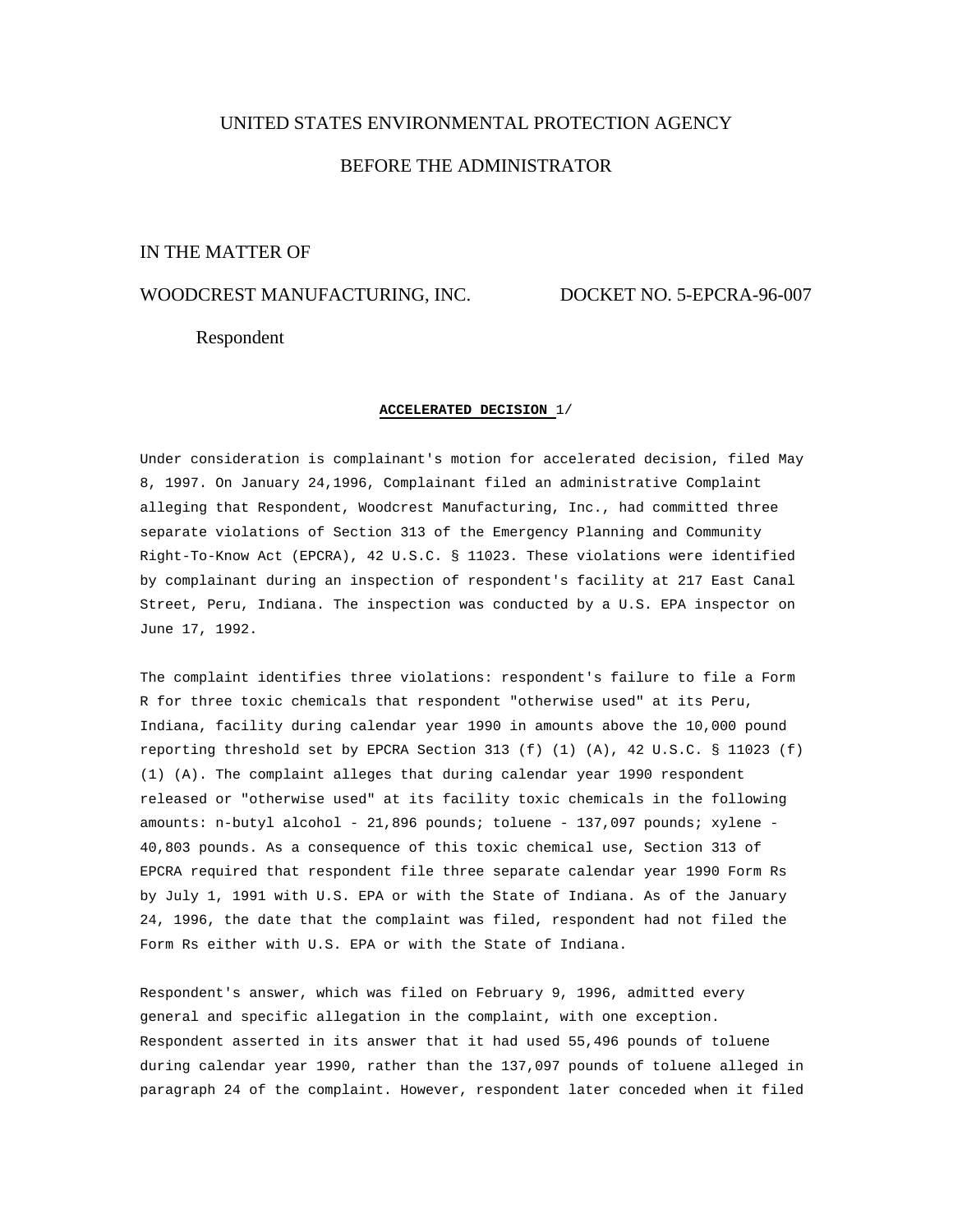the calendar year 1990 Form R, on January 30, 1997, that it had "otherwise used" (and had released) the 137,097 pounds of toluene, in 1990, alleged in paragraph 24 of the complaint.

#### THE RESPONDENT IS LIABLE FOR THE VIOLATIONS ASSERTED IN THE COMPLAINT

All of the findings of fact and conclusions made in this decision are based on stipulations of fact made by the parties. Respondent Woodcrest Manufacturing, Inc. owned and operated during the entire calendar year 1990, the period relevant to the complaint, a facility at 217 East Canal Street, Peru, Indiana. The respondent owned and operated the facility from a date prior to calendar year 1990 to the present. During 1990, respondent employed at the facility the equivalent of at least 10 full-time employees with total paid hours equal to or in excess of 20,000 hours. During 1990, respondent employed at the facility at least 90 people on a full-time basis, and employed at least 150 people on a full-time basis at all of its locations. In 1990, respondent's total sales revenues were at least \$8 million and in 1996, the total sales revenues were at least \$11 million. Respondent's facility, during 1990, was covered by a primary Standard Industrial Classification Code 2511, which is a Standard Industrial Classification Code within the range of SIC Codes 20 through 29.

During calendar year 1990, respondent's facility "otherwise used" (as defined by 40 C. F. R. § 372.3) toxic chemicals identified by Section 313 (c) of EPCRA and listed at 40 C. F. R. § 372.65, in quantities exceeding the thresholds for reporting set forth at Section 313 (f) (1) of EPCRA and 40 C. F. R. § 372.25 (b). During the calendar year 1990, respondent used at the facility at least 21,878 pounds of n-butyl alcohol, CAS No. 71-36-3. N-butyl alcohol, CAS No. 71- 36-3, is a toxic chemical that is listed at 40 C. F. R. § 372.65 and is on the list identified in Section 313 (c) of EPCRA. Respondent did not submit to the U. S. EPA or the State of Indiana a Form R for the n-butyl alcohol for the calendar year 1990 by July 1, 1991. Respondent had not made the filing by January 24, 1996, the date the complaint was issued, and did not make the filing for 1990 until January 30, 1997.

During the calendar year 1990, respondent "otherwise used" at the facility at least 136,491 pounds of toluene, CAS No. 108-88-3. Toluene is a toxic chemical that is listed at 40 C. F. R. § 372.65 and is on the list identified in Section 313 (c) of EPCRA. Respondent did not submit to U.S. EPA, and had not submitted to the State of Indiana, a Form R for toluene for the calendar year 1990 by due date, July 1, 1991. Nor had respondent made the filing by the date of the complaint. Respondent made the filing for 1990 on January 30, 1997. Respondent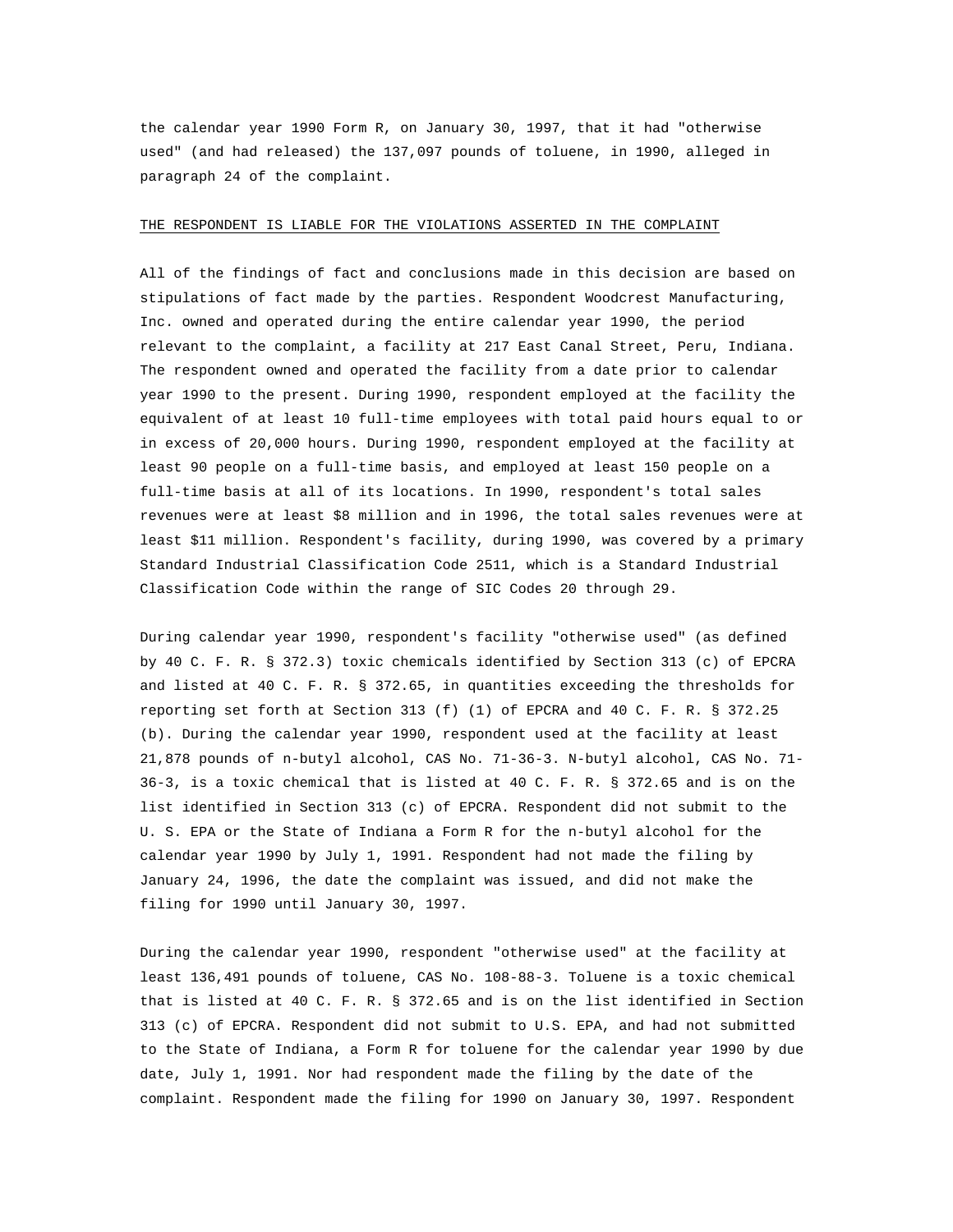stated on the Form R that during 1990 the facility released into the air 136,491 pounds of toluene.

Respondent "otherwise used" at the facility, during 1990, at least 40,965 pounds of xylene, CAS No. 1330- 20-7. Xylene, CAS No. 1330-20-7, is a toxic chemical that is listed at 40 C. F. R. § 372.65 and is on the list identified in Section 313 (c) of EPCRA. Respondent did not submit to U.S. EPA, and had not submitted to the State of Indiana, a Form R for xylene for the calendar year 1990 by the due date, July 1, 1991. Nor had Respondent made the filing by the date of the complaint. Respondent stated on the Form R that during 1990 the facility released into the air 40, 465 pounds of xylene.

During the calendar year 1988, respondent "otherwise used" at the facility more than 10,000 pounds of each of the toxic chemicals n-butyl alcohol, xylene, and toluene. Respondent never filed Form Rs for the calendar year 1988, but U. S. EPA did not issue a complaint for respondent's failure to submit Form Rs for calendar year 1988. Respondent should have filed Form Rs in 1989 for the toxic chemicals n-butyl alcohol, xylene, and toluene, but it did not.

Respondent did not derive any significant economic benefit from its failure to submit Form Rs for the toxic chemicals n-butyl alcohol, xylene, and toluene.

Based on the stipulated facts, the complainant urges that the three violations of EPCRA Section 313 warrant assessing a \$27,000 civil penalty against the respondent. Respondent filed a response to complainant's motion for accelerated decision but the filing does not address the stipulations of fact on which complainant relies. Respondent's response does not dispute the request or oppose the merits of the arguments made. The stipulations establish liability for each of the three counts stated in the complaint.

### THE \$27,000 PENALTY SOUGHT BY THE COMPLAINANT IS APPROPRIATE

In justifying the penalty sought in this proceeding, the complainant submitted with its rehearing exchange the Enforcement Response Policy for Section 313 of the Emergency Planning and Community Right-to-Know Act (August 10, 1992) (EDP). Complainant points out that the reporting requirement which respondent violated has two purposes: one is to notify Federal and state governments of the location and amount of toxic chemicals it "otherwise used" so that they can plan for, and react to, emergencies when they occur and to inform the public about toxic chemicals that are present at the facility and released in the community. Complainant is required by statute, pursuant Section 313 (j) of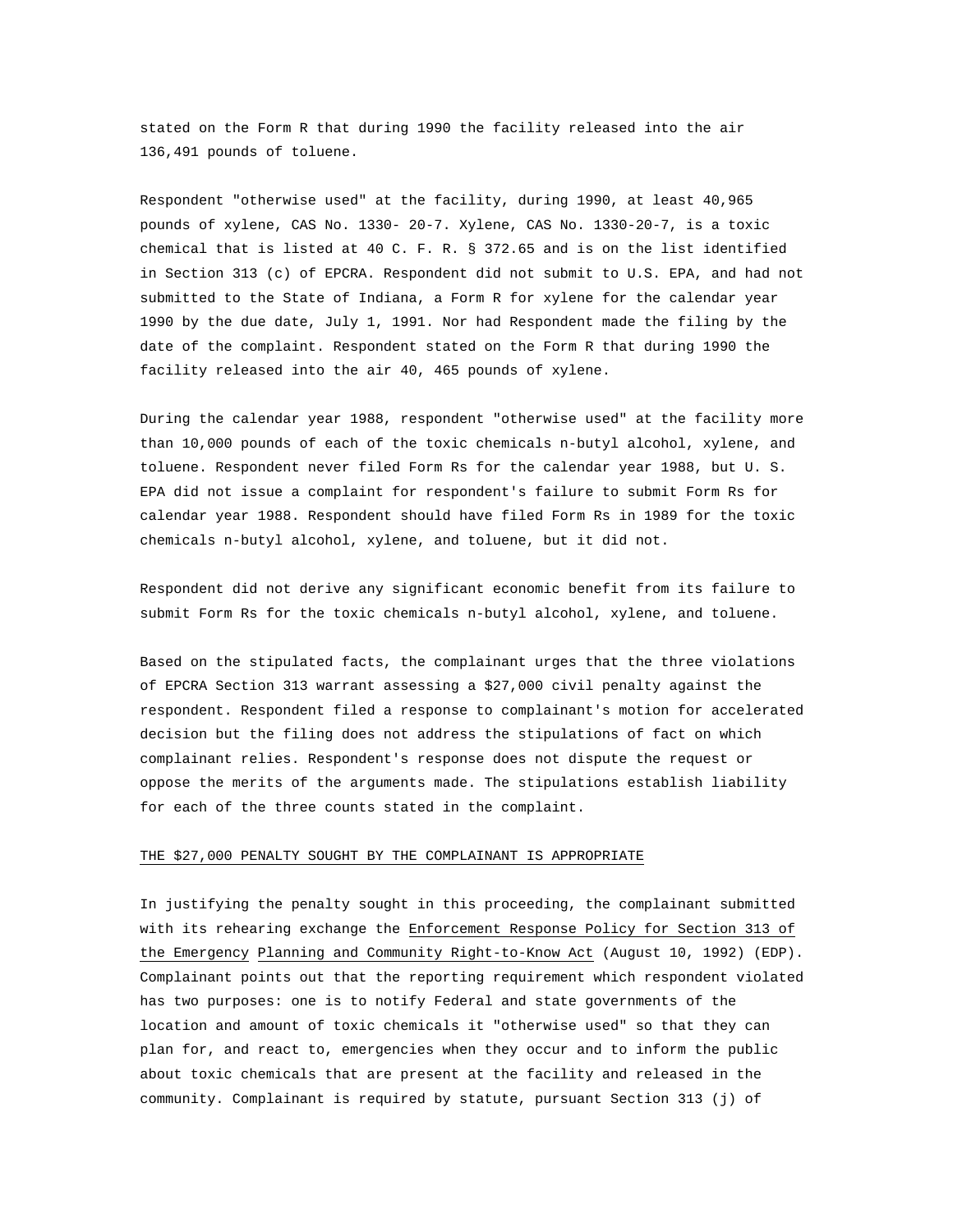EPCRA, 42 U. S. C. § 11023 (j) to compile the data reported on the Form Rs into a national data base which is made available to the public on the Internet. Complainant argues that respondent's failure to report its use and release into the atmosphere of substantial amounts of the toxic chemicals n-butyl alcohol, xylene, and toluene frustrated the goals of EPCRA. Complainant states that respondent's failure to report the release of toxic chemicals resulted in "significant actual harm" to the statutory requirements of EPCRA. Complainant believes that the failure to report created a major potential for harm and that violations in this case were of the most serious type and, therefore, give rise to Circumstance I of EDP.

EDP states that the size of the penalty should relate to the quantity of toxic chemicals that are used and/or released above the reporting threshold of 10,000 pounds by a facility when it is not reported within the required time. Complainant also considered, pursuant to EDP, the number of employees and total corporate sales in determining whether the size of the penalty would deter the respondent from further violations. The underlying rationale of EDP is that it takes a large penalty to deter a large company from violating the toxic chemical reporting requirement while a small company might feel a sufficient impact from a much smaller penalty. The amount of toxic chemicals released and the size of the violator are assigned a rating of A, B, or C. Level A violations involve the use or release of toxic chemicals that exceed ten times the reporting threshold at a facility that have more than 50 employees with corporate sales of more than \$10 million.

The n-butyl alcohol "otherwise used" or released by the respondent in 1990 was two times higher than the reporting threshold, the toluene was 13 times higher than the reporting threshold, and the xylene released was four times the reporting threshold. Respondent employs 90 full-time employees at the facility and 150 employees total. It had corporate sales of \$8 million in 1990. Under these facts, the gravity assigned by the complainant to the release of the toluene is level B, the xylene and n-butyl alcohol is level C. Based on the gravity assessment and respondent's four-year late filing, complainant requests that respondent's failure to report that it "otherwise used" and released toluene warrants a \$17,000 penalty, and a \$5,000 penalty each for its failure to report that it "otherwise used" and released xylene and n-butyl alcohol. Complainant urges that the penalty sought is lenient since it could have sought under EPCRA's penalty provision, a similar amount for each day of the four year period that respondent failed to file the 1990 report.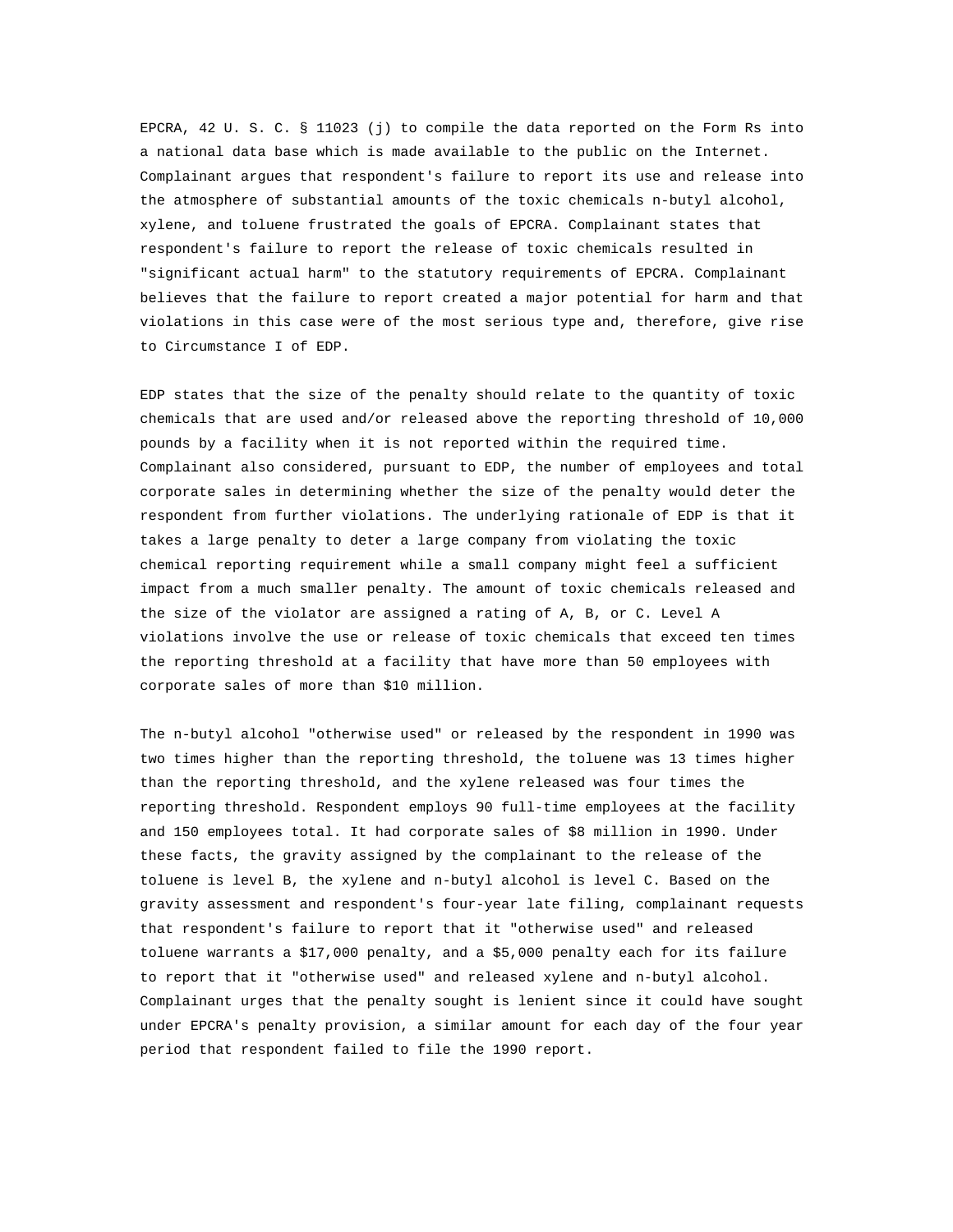Complainant argues that there should be no adjustment downward in the \$27,000 penalty. To support this contention in the face of no opposition, complainant points out that respondent stipulated that it is able to pay the penalty. The record reflects that respondent's \$8 million in corporate sales increased nearly 30 percent between 1992 and 1996 to \$11 million. At the same time, complainant does not seek any upward adjustment of the penalty sought at the time of the complaint on the basis of an economic benefit that might have been realized by the respondent from non-compliance. Complainant also points out that respondent has no prior history of a finding of non-compliance, although respondent stipulated that it should have filed, and did not file, Form R reports for the same toxic chemicals in 1988 and 1989. 2/

Complainant concedes that respondent was cooperative during the 1992 inspection. But complainant urges that respondent has not been diligent in pursuing settlement discussions. Complainant's argument, in this regard, is supported by the observations of the presiding officer. At an off-the-record conference on May 23, 1997, the presiding officer offered respondent another opportunity to reach an acceptable settlement before this motion was considered. Respondent reported on May 27, 1997, in another off-the-record conference, that it believed it had no obligation to settle. Following that conference, respondent was provided with additional time, until June 10, 1997, to effectuate a settlement before this motion would be considered. There is no evidence that respondent made any effort to settle, despite the fact that it had stipulated to every material fact alleged in the complaint. Complainant also notes that respondent did not come into compliance until four years after the inspection.

Complainant points out that respondent has argued, although not in response to this motion, that it would like to present testimony that the inspector did not ask respondent to file the Form Rs for 1988, 1989, or 1990 or inform it about its legal obligation to do so. Complainant urges that the testimony is irrelevant to respondent's degree of culpability. Complainant points out that reports were long overdue at the time of the inspection and were not even filed until a year after the complaint in this proceeding was issued. Complainant notes that there is no obligation on the part of the inspector to apprise the respondent of its obligations under the EPCRA and the rules implementing EPCRA. The complainant explains that the respondent did not voluntarily report the violations; they were uncovered by the inspector. Respondent has not asserted any factors to be considered in assessing the penalty.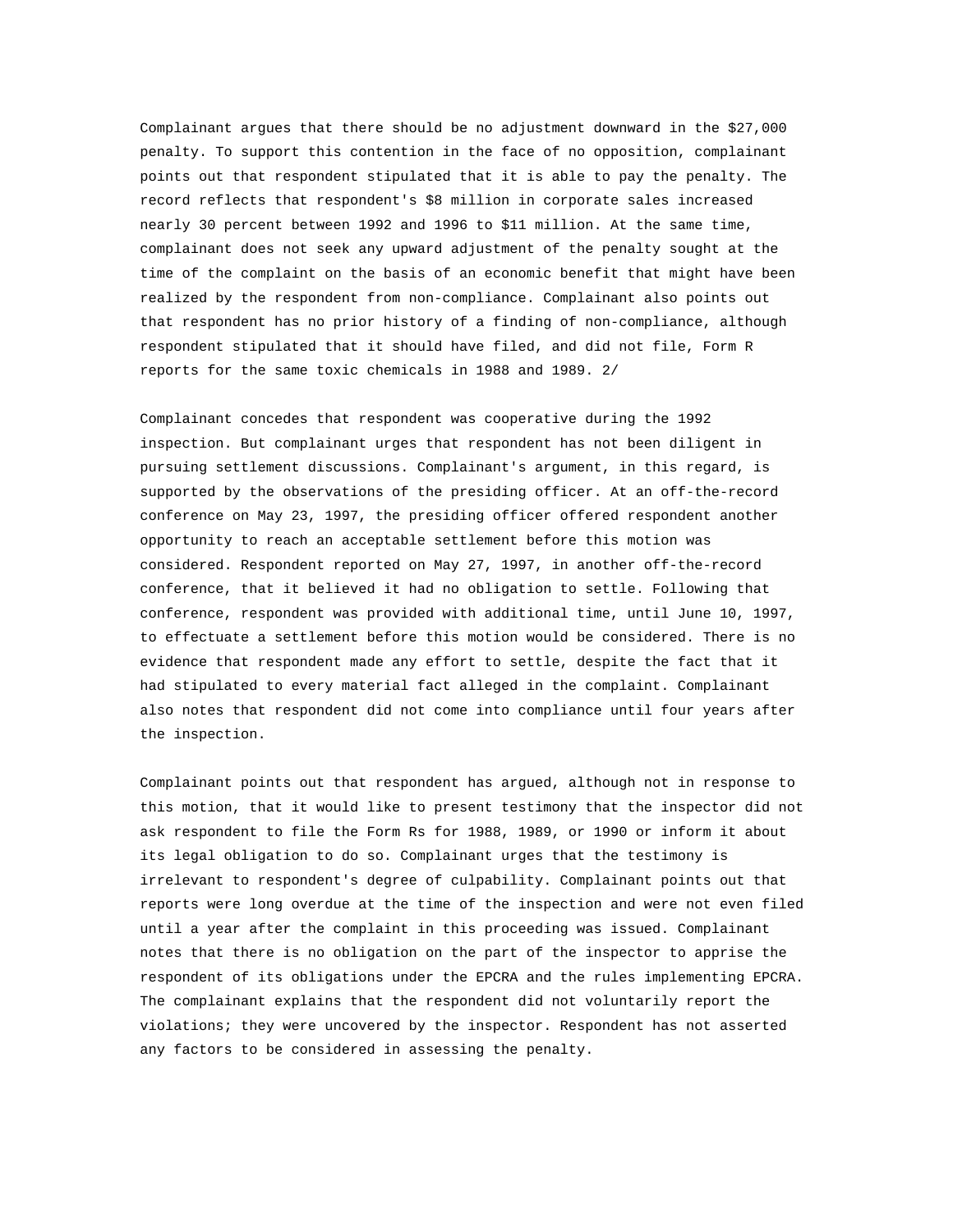The respondent has not provided any arguments for lowering the penalty. The complainant has fully justified the penalty assessed in the complaint with reference to the statutory criteria. For the unopposed reasons asserted by the complainant, a penalty of \$27,000 will be assessed against the respondent for the three violations of the reporting requirements of Section 313 of EPCRA.

ACCORDINGLY IT IS ORDERED that the motion for accelerated decision IS GRANTED because, in light of the stipulations of fact and respondent's lack of opposition, there is no genuine issue of material fact.

IT IS FURTHER ORDERED that the motion in limine, filed May 9,1997 IS GRANTED.

IT IS FURTHER ORDERED that the respondent's motion to disqualify complainant counsel Jacqueline Kline IS DISMISSED AS MOOT.

IT IS FURTHER ORDERED that respondent's motion for production of documents IS DISMISSED AS MOOT.

IT IS FURTHER ORDERED that because respondent committed three separate violations of Section 313 of the Emergency Planning and Community Right-To-Know Act (EPCRA), 42 U.S.C. § 11023, respondent, Woodcrest Manufacturing, Inc., is assessed a penalty of \$27,000 as follows: \$5,000 each for Counts I and III and \$17,000 for Count II.

Payment of the full amount of the civil penalty assessed shall be made within sixty (60) days of the service date of the final order by submitting a certified check or cashier's check payable to Treasurer, United States of America, and mailed to:

The First National Bank of Chicago

EPA Region V

(Regional Hearing Clerk)

P.O. Box 70753

Chicago, IL 60673

A transmittal letter identifying the subject case and the EPA docket number, plus respondent's name and address must accompany the check.